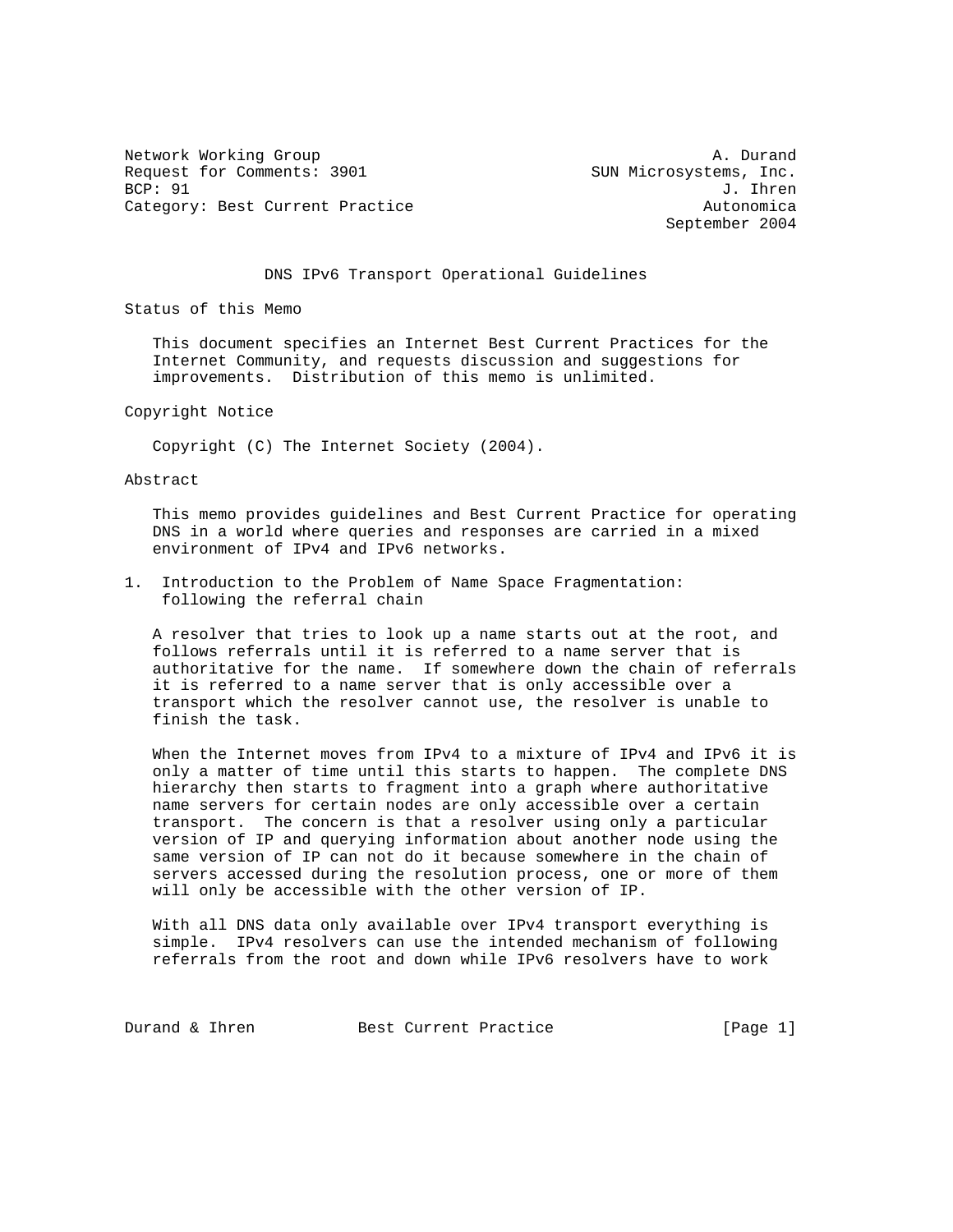through a "translator", i.e., they have to use a recursive name server on a so-called "dual stack" host as a "forwarder" since they cannot access the DNS data directly.

 With all DNS data only available over IPv6 transport everything would be equally simple, with the exception of IPv4 recursive name servers having to switch to a forwarding configuration.

 However, the second situation will not arise in the foreseeable future. Instead, the transition will be from IPv4 only to a mixture of IPv4 and IPv6, with three categories of DNS data depending on whether the information is available only over IPv4 transport, only over IPv6 or both.

 Having DNS data available on both transports is the best situation. The major question is how to ensure that it becomes the norm as quickly as possible. However, while it is obvious that some DNS data will only be available over v4 transport for a long time it is also obvious that it is important to avoid fragmenting the name space available to IPv4 only hosts. For example, during transition it is not acceptable to break the name space that we presently have available for IPv4-only hosts.

2. Terminology

 The phrase "IPv4 name server" indicates a name server available over IPv4 transport. It does not imply anything about what DNS [1,2] data is served. Likewise, "IPv6 [4,5,6] name server" indicates a name server available over IPv6 transport. The phrase "dual-stack name server" indicates a name server that is actually configured to run both protocols, IPv4 and IPv6, and not merely a server running on a system capable of running both but actually configured to run only one.

3. Policy Based Avoidance of Name Space Fragmentation

 Today there are only a few DNS "zones" on the public Internet that are available over IPv6 transport, and most of them can be regarded as "experimental". However, as soon as the root and top level domains are available over IPv6 transport, it is reasonable to expect that it will become more common to have zones served by IPv6 servers.

 Having those zones served only by IPv6-only name server would not be a good development, since this will fragment the previously unfragmented IPv4 name space and there are strong reasons to find a mechanism to avoid it.

Durand & Ihren Best Current Practice [Page 2]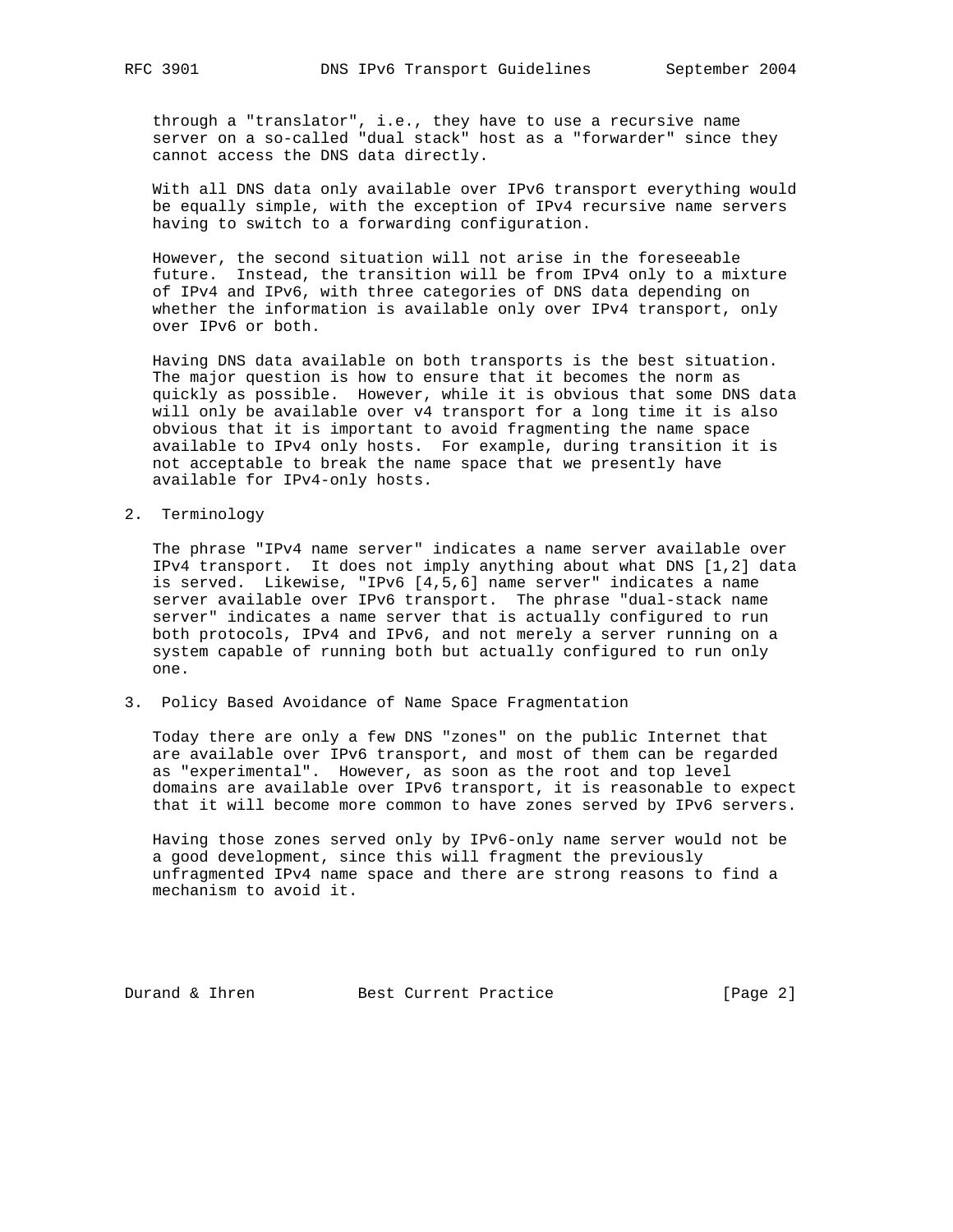The recommended approach to maintain name space continuity is to use administrative policies, as described in the next section.

4. DNS IPv6 Transport recommended Guidelines

 In order to preserve name space continuity, the following administrative policies are recommended:

 - every recursive name server SHOULD be either IPv4-only or dual stack,

 This rules out IPv6-only recursive servers. However, one might design configurations where a chain of IPv6-only name server forward queries to a set of dual stack recursive name server actually performing those recursive queries.

 - every DNS zone SHOULD be served by at least one IPv4-reachable authoritative name server.

 This rules out DNS zones served only by IPv6-only authoritative name servers.

 Note: zone validation processes SHOULD ensure that there is at least one IPv4 address record available for the name servers of any child delegations within the zone.

5. Security Considerations

 The guidelines described in this memo introduce no new security considerations into the DNS protocol or associated operational scenarios.

6. Acknowledgment

 This document is the result of many conversations that happened in the DNS community at IETF and elsewhere since 2001. During that period of time, a number of Internet drafts have been published to clarify various aspects of the issues at stake. This document focuses on the conclusion of those discussions.

 The authors would like to acknowledge the role of Pekka Savola in his thorough review of the document.

Durand & Ihren Best Current Practice [Page 3]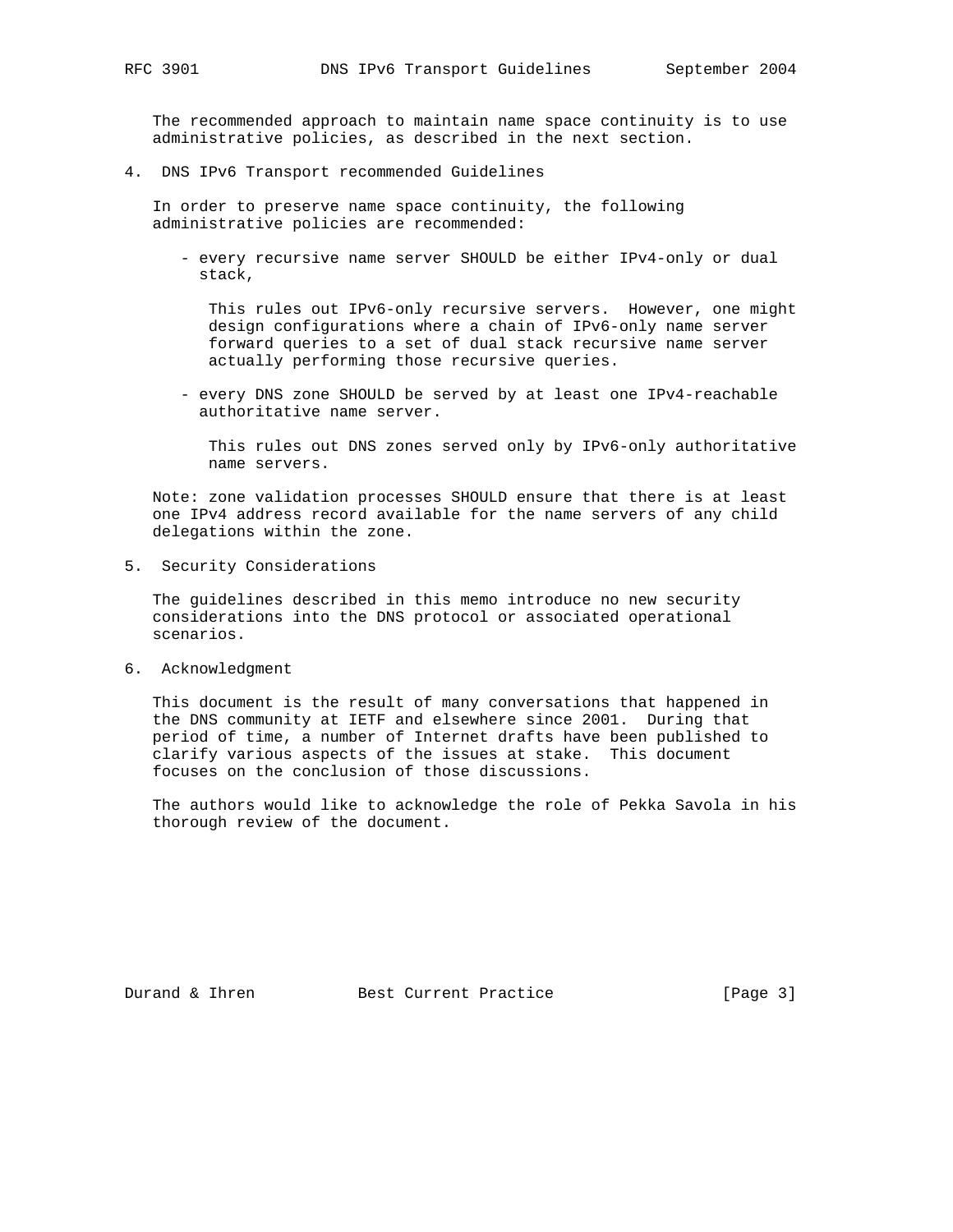- 7. Normative References
	- [1] Mockapetris, P., "Domain names concepts and facilities", STD 13, RFC 1034, November 1987.
	- [2] Mockapetris, P., "Domain names implementation and specification", STD 13, RFC 1035, November 1987.
	- [3] Bradner, S., "The Internet Standards Process -- Revision 3", BCP 9, RFC 2026, October 1996.
	- [4] Deering, S. and R. Hinden, "Internet Protocol, Version 6 (IPv6) Specification", RFC 2460, December 1998.
	- [5] Hinden, R. and S. Deering, "Internet Protocol Version 6 (IPv6) Addressing Architecture", RFC 3513, April 2003.
	- [6] Thomson, S., Huitema, C., Ksinant, V., and M. Souissi, "DNS Extensions to Support IP Version 6", RFC 3596, October 2003.

## 8. Authors' Addresses

 Alain Durand SUN Microsystems, Inc 17 Network circle UMPK17-202 Menlo Park, CA, 94025 USA

EMail: Alain.Durand@sun.com

 Johan Ihren Autonomica Bellmansgatan 30 SE-118 47 Stockholm Sweden

EMail: johani@autonomica.se

Durand & Ihren Best Current Practice [Page 4]